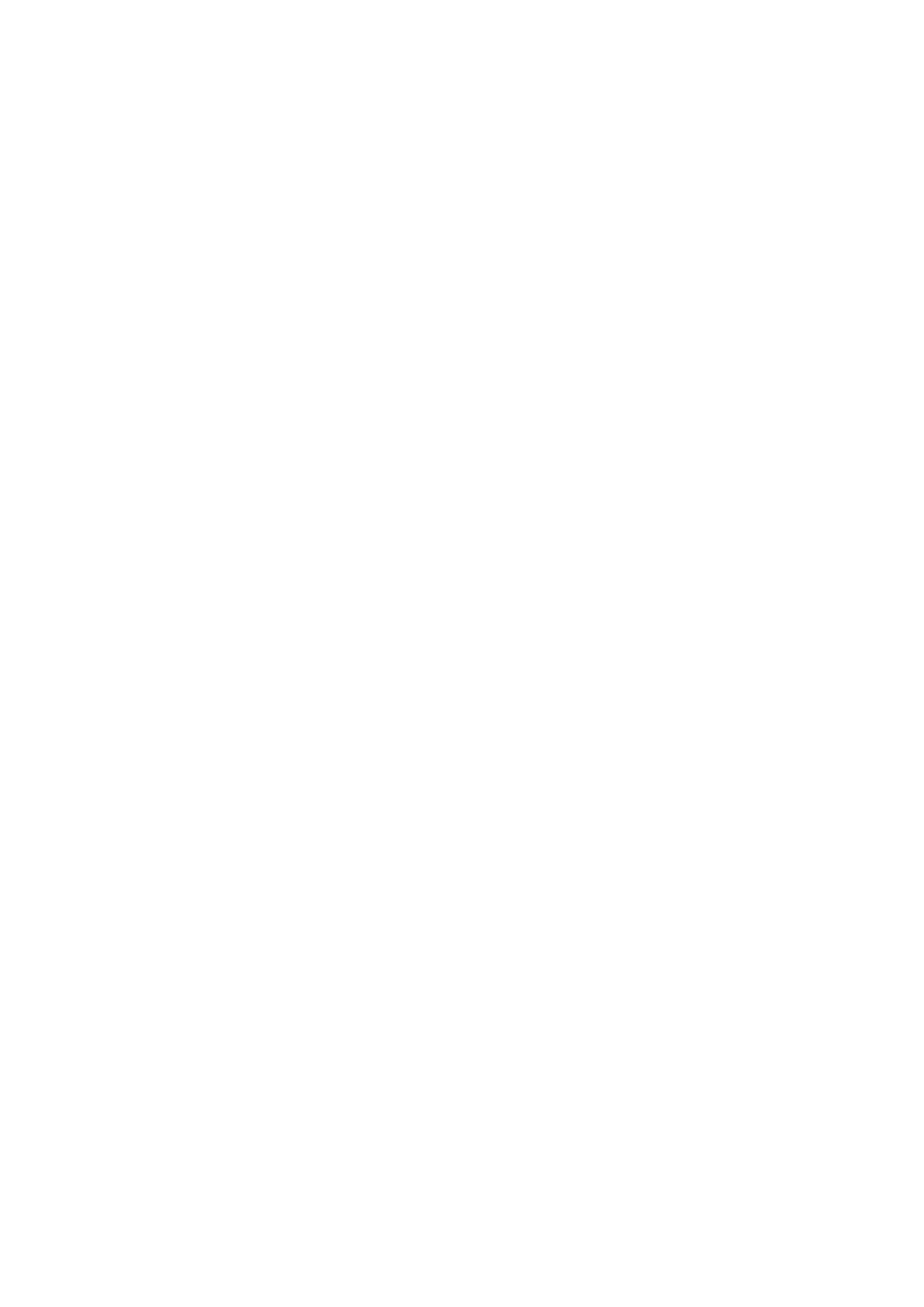# **Information about the provider**

- 1. The Harington Scheme (Harington) is a registered charity and company limited by guarantee based in Highgate, North London. It was established in 1980 by local people, aiming to advance the education, training and social development of young people with learning difficulties and/or disabilities by providing life skills and horticultural training. It also provides, through 'Harington Gardeners', work placements and, for former learners, supported employment in gardening. It generates income through gardening services provided to local organisations and private customers.
- 2. The training arm of the scheme offers Foundation Learning within preparation for life and work programmes, incorporating retail and horticultural training, functional skills and personal and social development for young people and adults. Most of the learners have learning difficulties, learning disabilities, behavioural difficulties or mental health needs. The majority of the young learners attended schools for children with special needs and/or had a statement of special educational needs at school. Most learners are recruited from the North London area but Harington attracts learners London-wide. The scheme has a contract with the Education Funding Agency (formerly the Young People's Learning Agency) to provide Foundation Learning (formerly Entry to Employment). Government funding supports the majority of the scheme's work with some aspects supported through charitable trusts, for example to fund a job coach and counsellor.
- 3. A voluntary board of 11 directors manages the scheme. Operational management is the responsibility of the scheme manager who oversees seventeen staff, including five part-time staff. Sixteen part-time volunteers, one freelance psychotherapist (counsellor) and one freelance internal verifier also support the scheme.
- 4. The Harington Scheme provides training on behalf of the following providers:
	- City and Islington College (Foundation Learning)
	- Riverside School (vocational education for students aged 14 to 16).

| <b>Type of provision</b>             | Number of enrolled learners in<br>2010/11 |  |
|--------------------------------------|-------------------------------------------|--|
| <b>Provision for young learners:</b> |                                           |  |
| Foundation Learning, including       | 39 full-time learners                     |  |
| <b>Entry to Employment</b>           | 20 full-time learners                     |  |
|                                      |                                           |  |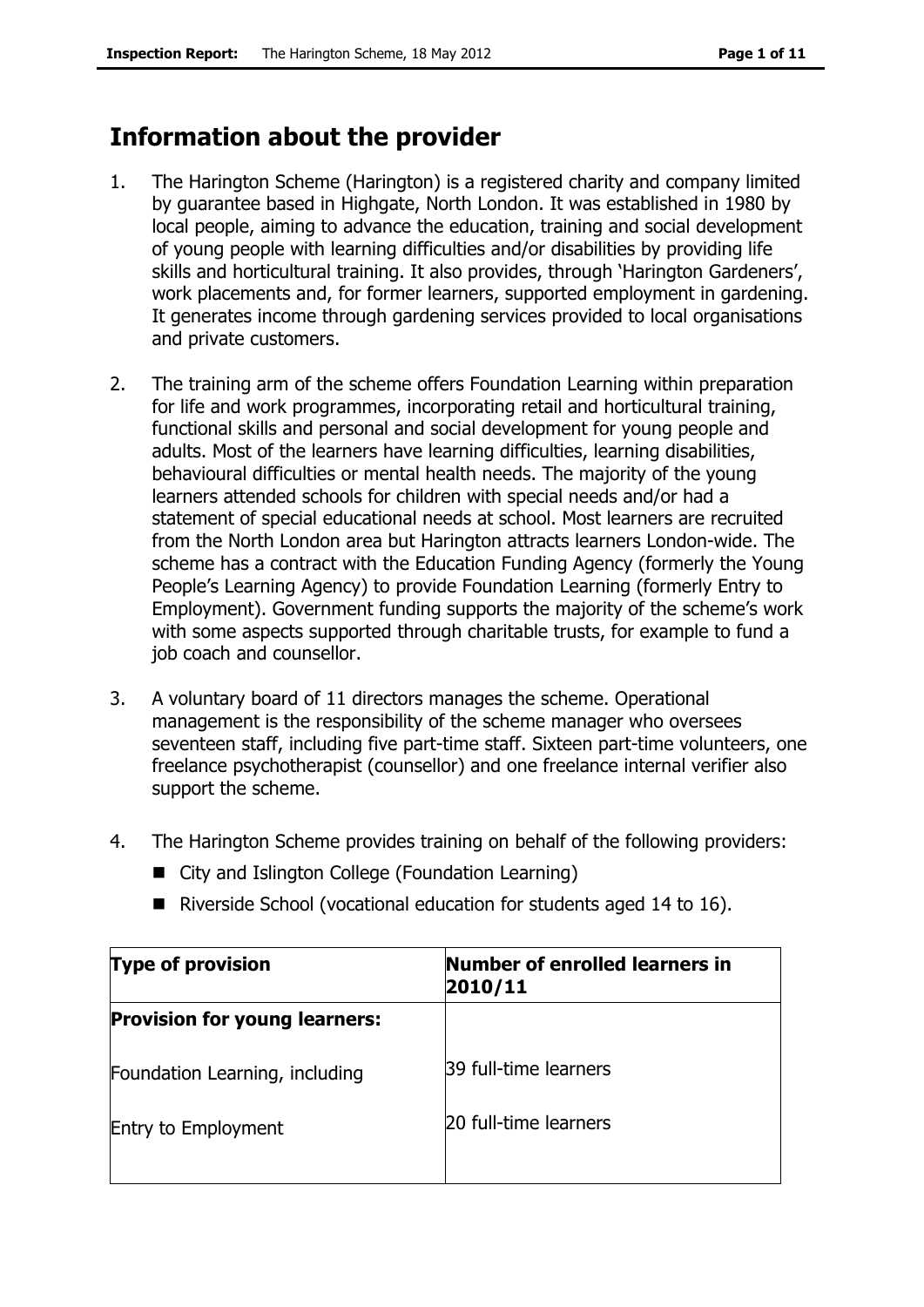# **Summary report**

Grades: 1 is outstanding; 2 is good; 3 is satisfactory; 4 is inadequate

# **Overall effectiveness of provision Francisc Grade 2**

| <b>Capacity to improve</b> | Grade 2 |
|----------------------------|---------|
|----------------------------|---------|

|                                                                     | Grade |
|---------------------------------------------------------------------|-------|
| Outcomes for learners                                               |       |
| Quality of provision                                                |       |
| Leadership and management<br>Safeguarding<br>Equality and diversity |       |

| <b>Subject areas</b>          | Grade |  |  |  |
|-------------------------------|-------|--|--|--|
|                               |       |  |  |  |
| Preparation for life and work |       |  |  |  |

# **Overall effectiveness**

5. A high proportion of learners progress to further education, training and sustained employment. Learners achieve additional qualifications and improve their employment prospects. They develop excellent vocational, personal and social skills and gain in confidence. Lessons are well paced and challenging for learners as they increase in complexity, step by step. Learners are very enthusiastic and make excellent progress. Arrangements to meet the needs and interests of learners are outstanding as the range of provision has increased and is closely linked to good work placements. The learners' experience is enhanced by helpful volunteers. Good partnership working is enhancing the learning opportunities and resources available to support learners. All staff are sensitive to the needs of learners and learners receive outstanding support from tutors, the recruitment and progression team and placement providers. Leadership and management are good with excellent business planning, closely monitored to maximise resources. Safeguarding arrangements are good and ensure learners' safety and promote continual awareness of potential harm. Equality and diversity are integrated well into the everyday experience of learners and staff, who treat each other with care and respect. Quality improvement arrangements are well established and effective; however, the system for quality assuring lessons is insufficiently focused on learning.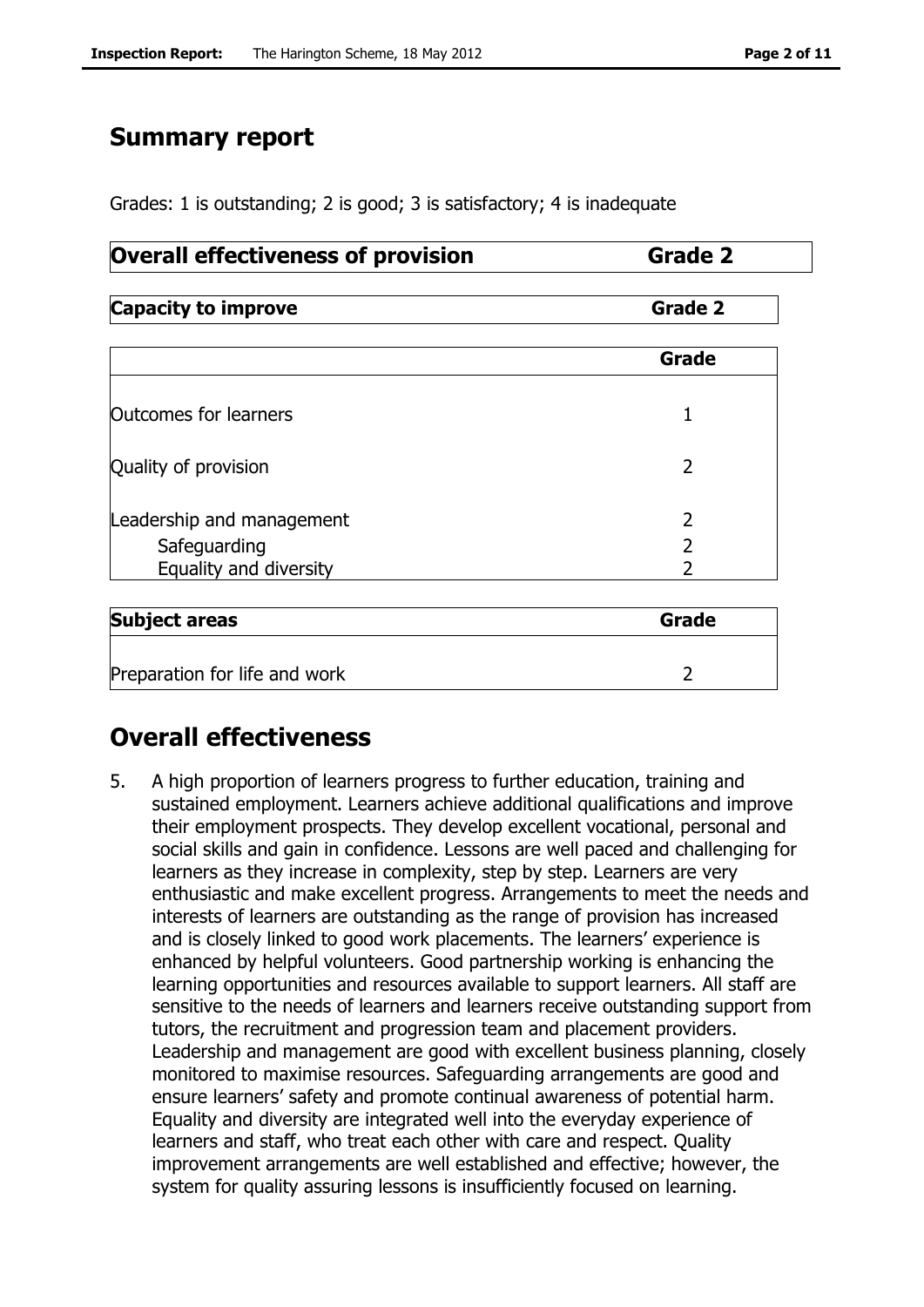# **Main findings**

- Qualification rates and progression rates into further education, training and sustained employment are very high. The development of vocational, social and personal skills is outstanding. Learners make excellent progress in lessons and learners' employability and vocational skills rapidly improve as they gain in confidence throughout the programme.
- Teaching and learning are good. Learners benefit from well-planned lessons that take good account of individual learners' needs. Topics are closely linked to learners' goals and help them develop the necessary skills to live independently and gain employment. Learners use work experience effectively to practise and hone these skills.
- $\blacksquare$  Highly personalised programme planning and flexible scheduling of work placements ensure coordinated activity to meet learners' needs. Subjects relevant to learners' needs, introduced to the curriculum since the last inspection, are expanding learners' options.
- **Partnerships to develop provision to meet learners' needs are effective and** enhance the opportunities and support available to learners. A volunteer scheme provides very effective support to identified learners; however, volunteers receive insufficient staff development opportunities.
- Care, guidance and support for learners are outstanding. Tutors and the recruitment and progression team, including the job coach and counsellor, very effectively enable learners to remain on the programme and to derive full advantage from it.
- Leadership and management are good. Excellent analysis of the provision contained in the business plan supports strategic objectives for future development well. The operational management of the provision is good.
- The board of directors is supportive of staff and managers providing good strategic direction and overview of the provision. They monitor the scheme's performance well.
- Safeguarding arrangements are good. The monitoring of safeguarding concerns is good and staff monitor those at risk carefully. The promotion of safeguarding is good in the content of lessons, and staff reinforce safeguarding issues with learners throughout their programme.
- The promotion of equality and diversity is good and is integrated well throughout the provision. The environment is inclusive. Harington makes good use of the diverse learner profile to promote equality and diversity, and wall displays are fully representative of this diversity.
- The learner engagement strategy and practice are excellent and involve more than representation of learners' views at meetings or eliciting their opinions via questionnaires; the process is also effective in seeking how to develop the learner voice to evaluate and develop the provision.
- Quality improvement arrangements are well established and are effective in improving provision. The observation of teaching and learning is satisfactory but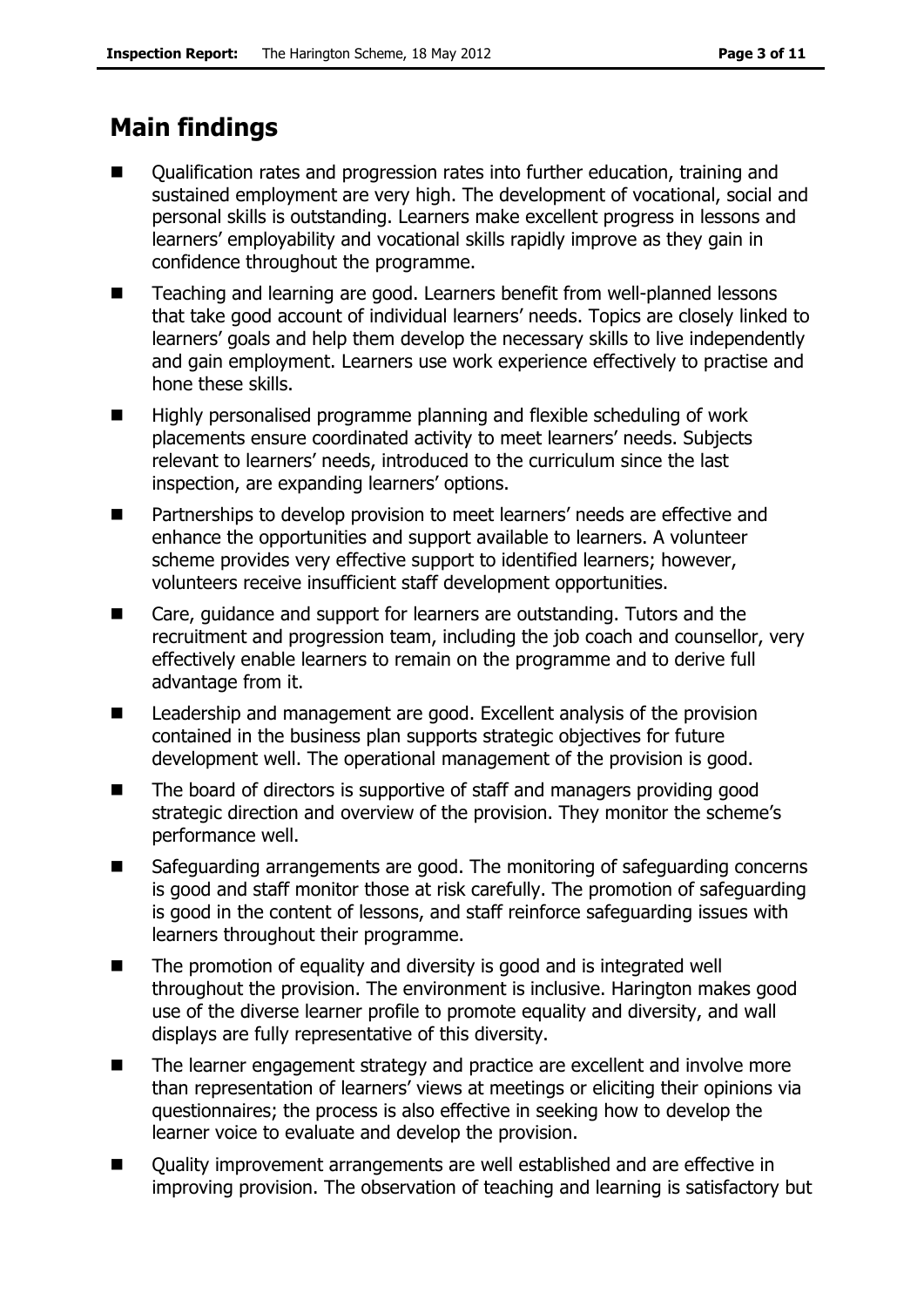has too much emphasis on teaching rather than learning. Reports are descriptive and contain insufficient judgement on the quality of teaching and learning.

■ The scheme uses resources particularly well to provide very good value for money. It accesses a wide range of funding sources to fund enrichment activities, additional staff posts and to provide extensive work experience opportunities.

# **What does The Harington Scheme need to do to improve further?**

- **Provide further professional development and support for volunteers to ensure** that the company makes best use of this resource.
- Strengthen the process of lesson observations and records produced, to focus on learning and improve the effectiveness of lessons.

# **Summary of the views of users as confirmed by inspectors**

#### **What learners like:**

- $\blacksquare$  the staff, who are supportive and helpful
- the opportunities to increase confidence and skills and become a better person
- $\blacksquare$  the help they get with their reading and writing
- $\blacksquare$  the quality of teaching, as teachers break down tasks to help them understand more easily
- $\blacksquare$  the help they get from the counsellor, particularly at times of crisis or when they have a specific problem
- qoing over tasks to help consolidate and reinforce learning.

#### **What learners would like to see improved:**

- doing evening duties, as sometimes there are too many jobs
- the canteen facilities, for example the provision of a vending machine.

# **Summary of the views of partners as confirmed by inspectors**

### **What partners like:**

- $\blacksquare$  the partnerships with Harington, which are very successful in preparing learners for work
- the way Harington provides better trained and more independent learners
- **E** receiving excellent safeguarding training
- the effective, efficient and inclusive methods of learning the scheme provides
- the tailored support to ease learners into their placements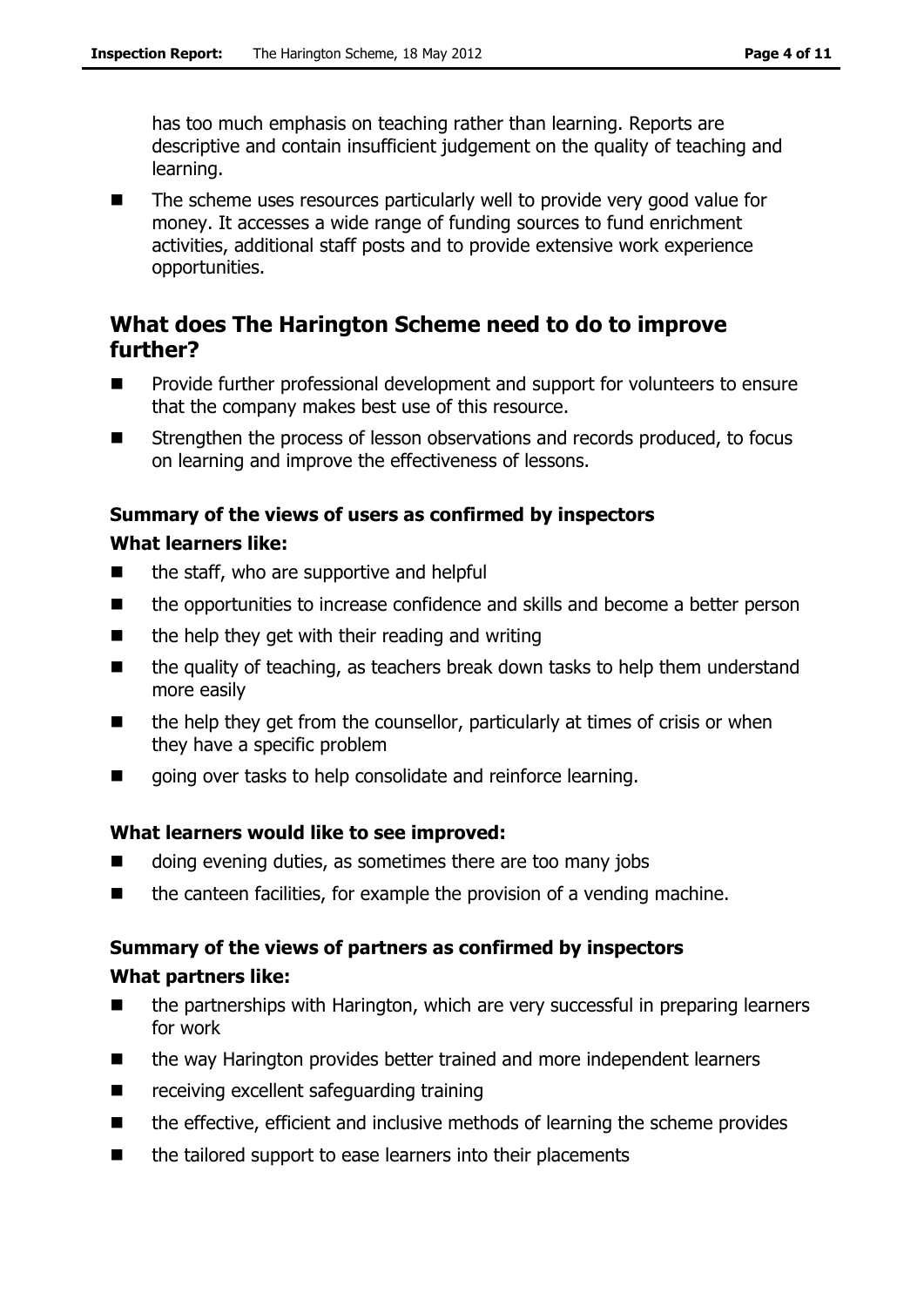- the volunteers that Harington provides, the help it gives to the community and the work experience and opportunities it offers to develop learners' confidence
- the very good communication they have with the scheme.

### **What partners would like to see improved:**

■ the opportunities to be more involved in reviewing learners' progress.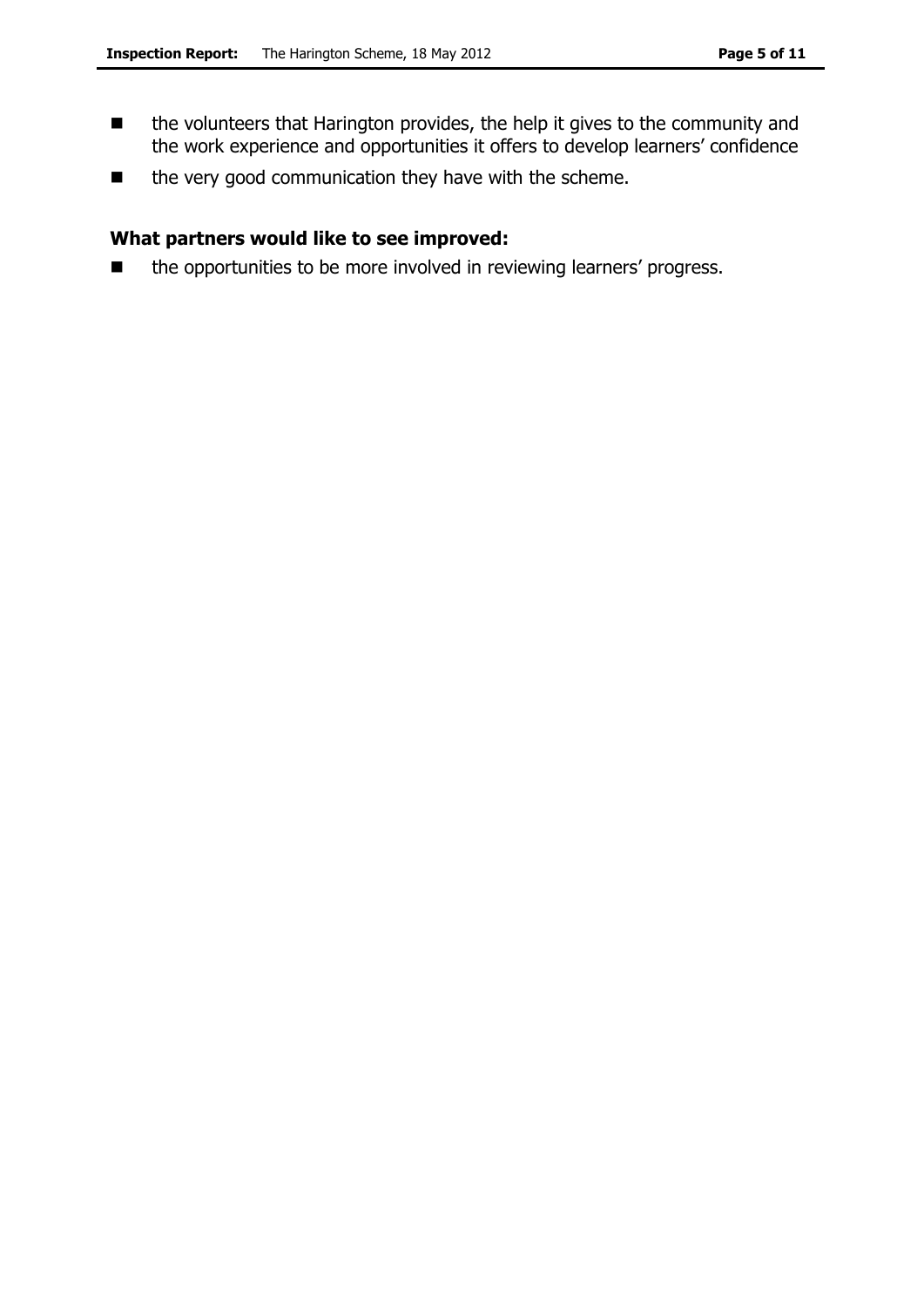# **Main inspection report**

### **Capacity to make and sustain improvement Grade 2**

- 6. Harington has a good track record of sustained improvement over time. Since the last inspection, Harington has put in place a range of improvements, including those that required significant funding. Harington uses resources carefully and wisely to maximise their impact on learning. The programme of fundraising, grant applications to charities and voluntary work contribute considerably to the the organisation's ability to extend the range of services. High progression rates and improved retention and achievement rates show a consistently improving trend. Harington sets and meets ambitious targets to achieve very good outcomes for all learners.
- 7. The scheme has a clear vision and appropriate priorities to sustain improvement and raise expectations for all users. Self-assessment and quality improvement activities are well developed and effective. The learner engagement strategy is excellent. Harington has an appropriate management structure and sufficient staff and other resources to carry through its plans for improvement. The board of directors fulfils its duties well, both at strategic level and in the management of the provision.

# **Outcomes for learners Community Community Community Community Community Community Community Community Community**

- 8. At 83%, progression rates to further education, training and employment are very high and show an improvement of 16 percentage points over the last two years. There are no significant variations in outcome between different groups of learners and the development of vocational, social and personal skills for all is excellent. Learners in customer service settings show increasing confidence in dealing with the public, initiate appropriate conversations and perform tasks to a high standard. Citizenship classes helpfully focus on topical issues and raise awareness in, for example, healthy living, which learners enjoy. Qualification achievement rates are high. Between August 2010 and May 2012, 97% of leavers entered for qualifications achieved a vocational qualification and 83% of those entered also achieved a functional skills qualification. Learners make particularly good progress in lessons and the well-planned tasks enable learners to demonstrate increasingly complex skills. Learners' employability skills are excellent as learners gain confidence and improve their literacy, numeracy, language and information and communication technology skills throughout the programme.
- 9. Learners placed in voluntary sector organisations make a good contribution to the community, as both the organisation and learners gain from their work experience. Learners are able to make informed choices about their own health and well-being which are subjects promoted in citizenship lessons and as part of their life skills sessions. Access to a life coach promotes positive mental health particularly well. Learners feel safe at the training centre and in work placements. They understand the importance of keeping safe and receive good,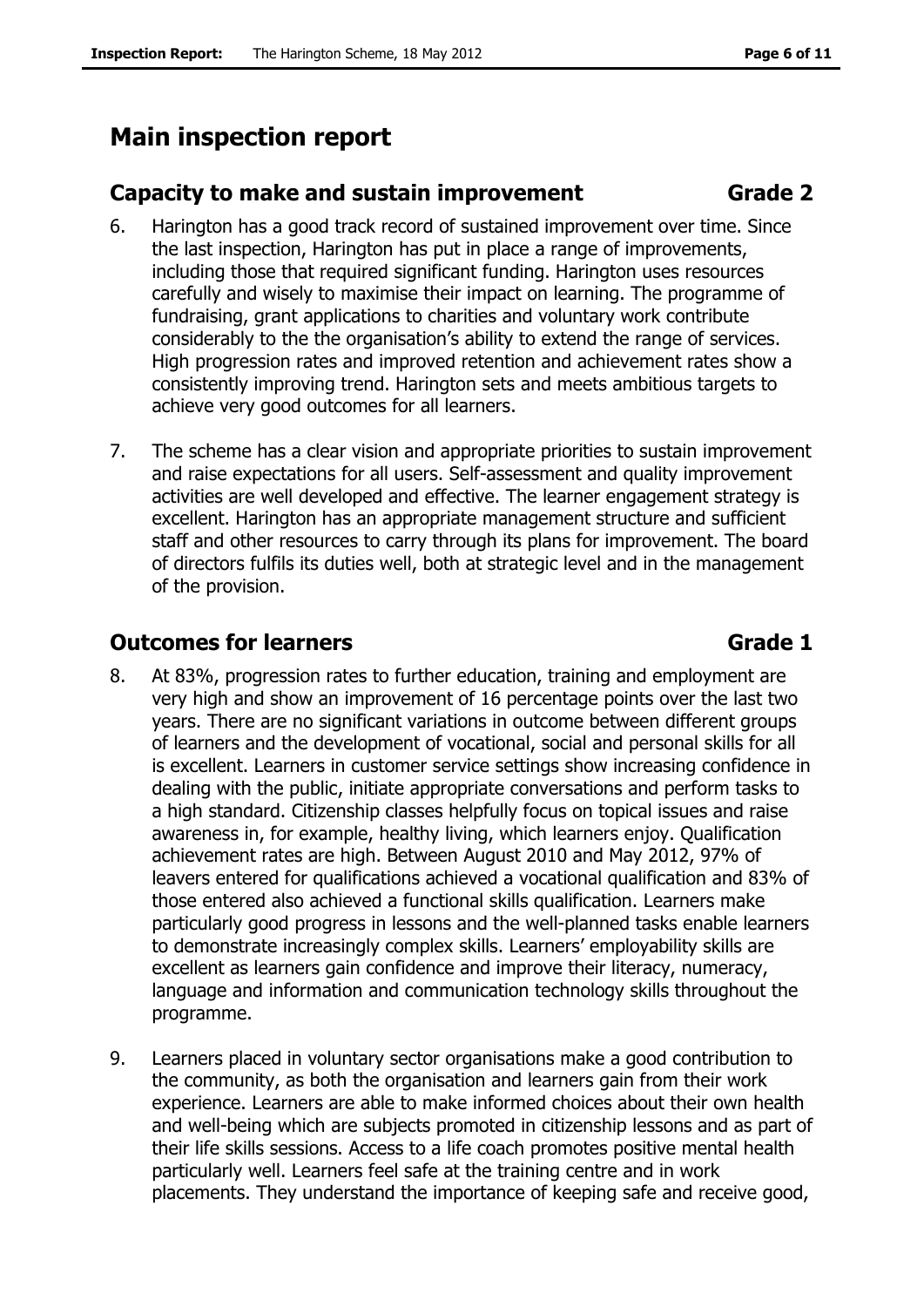clear information on the meaning of cyber bullying and safe internet usage. Harington promotes safe working practices and learners on placement demonstrate a good understanding of health and safety and work safely in their work settings.

# **The quality of provision** Grade 2

- 10. Learners benefit from well-planned lessons delivered at a pace to suit their attention span, with manageable segments of learning and tasks closely related to their individual needs at a level appropriate to them. Topics are relevant to their aims and enable the development of healthy, independent living and employability skills. The effective integration of literacy, numeracy and information and communication technology across the curriculum provides opportunities for learners to develop and apply these skills in real vocational and everyday-life contexts. Thorough initial assessment informs individual learning plans, which identify appropriate targets from across the learner's programme. Learners are actively involved in reviewing their progress against targets but forms are too dependent on a written format. Work experience provides very good opportunities for learners to apply and further develop their skills, and progress reviews take account of feedback from work placement supervisors.
- 11. Highly personalised programme planning meets learners' individual needs particularly well and flexible scheduling of work placements ensures these are well coordinated with their training programmes. The taster and induction period very effectively identifies individual needs, interests and a vocational profile that informs planning of the programme and potential work placement. Tailoring placements to individual needs and interests, along with thorough preparation, enable learners to benefit fully from their work experience. The good range of curriculum subjects is relevant to learners' needs. The introduction of information and communication technology functional skills and the retail vocational pathway has expanded learners' options. An increased range of facilities, developed in response to learners' feedback, enriches the provision.
- 12. A wide range of good partnerships, in many cases long standing, enhances the opportunities and support available to learners. Partnerships with employers, voluntary sector charitable organisations and community groups enable mutual benefits by providing well-supported and relevant work placements for learners. These enable learners to apply and develop their skills, increase their confidence and operate independently. Harington makes good use of student nurses on placement to enhance support for learners. Partnerships with several organisations have contributed to successful funding applications, enabling increased opportunities for learners. A volunteer scheme provides targeted support to identified learners, fostering their development. However, Harington provides insufficient staff development for volunteers to ensure best use of this resource.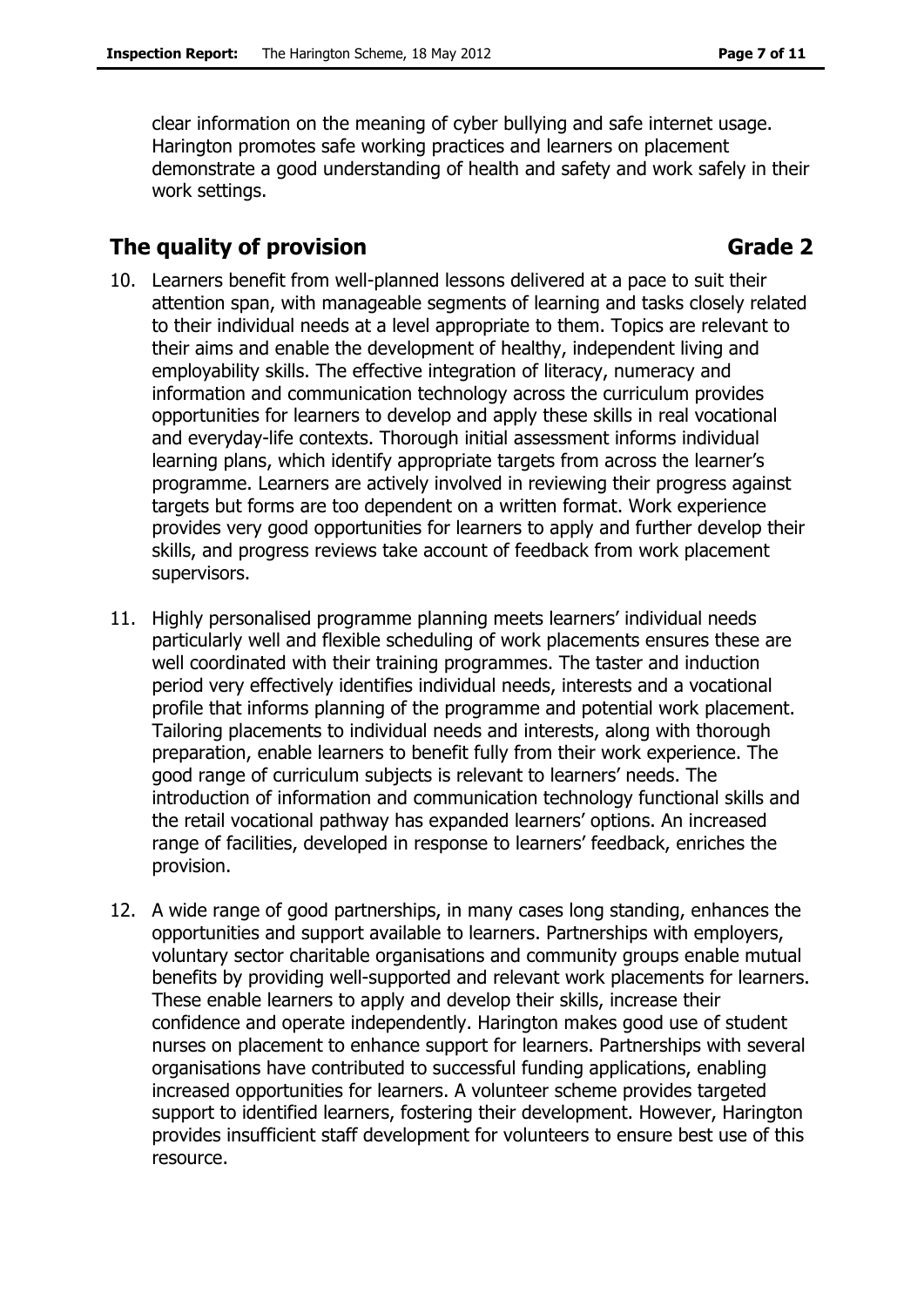13. A very high level of support for learners enables them to benefit from the range of opportunities and to sustain their progression. Staff know the learners well and skilfully adapt their approach according to individual needs. Where necessary they receive professional support themselves, to ensure they are best equipped to support learners. Induction is very effective in preparing learners for their programme, increasing their understanding of health and safety, safeguarding arrangements and equality and diversity. Before learners start their programme, a thorough assessment of individual needs ensures timely arrangements for the necessary support. Extended support for transition into work placements ensures learners benefit from the experience. The progression team, which includes the job coach and counsellor, provides learners with highly effective support during the programme and after progression to employment or training and, where appropriate, to parents and carers. This enables learners to remain on, and to benefit fully from, the programme.

### **Leadership and management Constrainers and Grade 2**

- 14. Since the last inspection, Harington has made significant improvements in the collection and management of learners' data. It uses this information well to set targets for improvement and to monitor learners' outcomes, such as progress on programme, achievement of qualifications and progression to further training and employment. The business plan provides excellent analysis of the provision and strategic objectives for future development. The day-to-day management of the programme is good, particularly in its responsiveness to the needs of the learners. Tutors are well qualified and feel very well supported. They have good opportunities to develop their skills through teacher training and continuous professional development. Harington exploits the resource of the horticulture site itself well, and this adds a unique feature to the experience of the learners.
- 15. Support from the board of directors is good. The board provides both good strategic direction, and effective monitoring and monthly support to review the performance of the scheme.
- 16. The scheme has good safeguarding arrangements. The monitoring of safeguarding concerns is good and a watching brief is maintained for those at risk. A good range of training ensures that policies and procedures remain current and staff fully understand their roles and responsibilities. Useful risk assessments, completed on every learner and all activities they engage in, maintain good learning opportunities at minimal risk and identify additional actions needed to enable full participation. Good internet usage policies and procedures are effective and are continually reinforced with learners through posters and during reviews. The promotion of safeguarding is good during lessons. Operating on an open site, staff are extremely vigilant, and know their learners well. Good partnership work with the local community police and London Transport police has resulted in very effective travel training and safety awareness for learners.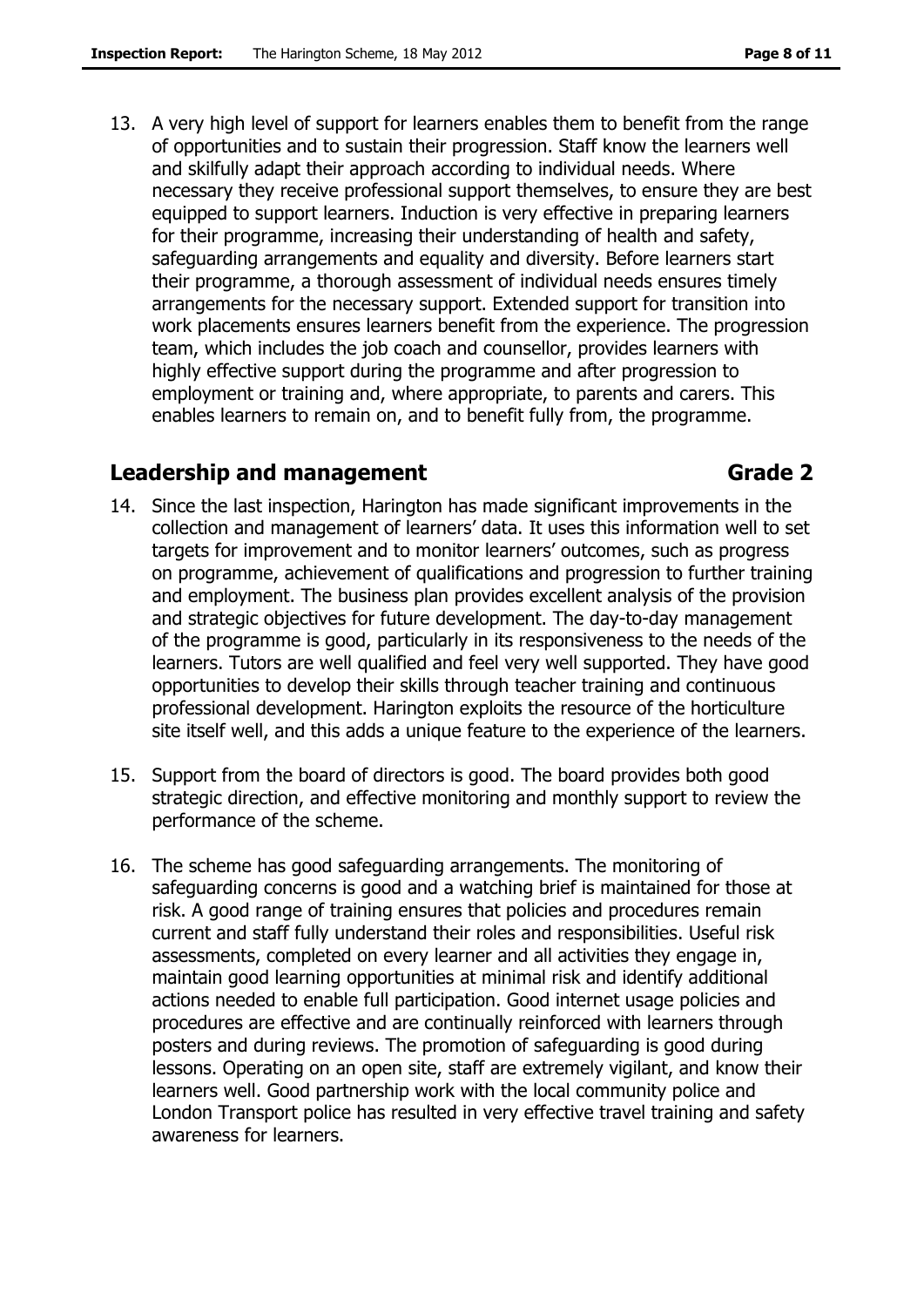- 17. The promotion of equality and diversity throughout the provision effectively creates an inclusive experience for learners and staff. Equality and diversity are standing agenda items on the weekly learner meeting. Harington makes good use of the learners' diverse ethnic profile to promote diversity, and wall displays reflect the diversity of learners well. The scheme has carried out a thorough analysis of learner groups and the potential to attract new learners. It has taken good steps to cater for a wider range of learners, such as young women and learners with lower level abilities. To meet the needs of a wider group of learners, the addition of the vocational area of retail widens the scope of the provision.
- 18. An excellent learner engagement strategy enables Harington to seek the views of the learners systematically and to evaluate and develop the provision. Lively, regular weekly meetings between all learners and staff enable effective review of progress. Learners are closely involved in setting and reviewing their own goals through four-weekly reviews. The role of the counsellor is particularly effective in ensuring that learners remain engaged and complete their programmes, helping them to understand their barriers to participation and success.
- 19. Quality improvement arrangements are good and self-assessment is well established as an improvement tool. The self-assessment report and quality improvement plans are thorough and accurate. The observation of teaching and learning is satisfactory; however, the focus in the observation reports is on teaching rather than learning. The reports contain too many descriptions of what happened in the lesson and insufficient judgement on the quality of teaching and learning.
- 20. Fundraising, grants and sponsorship create excellent value for money, enabling the scheme to provide extensive work experience for the learners, enrichment activities and the support of a job coach and counselling.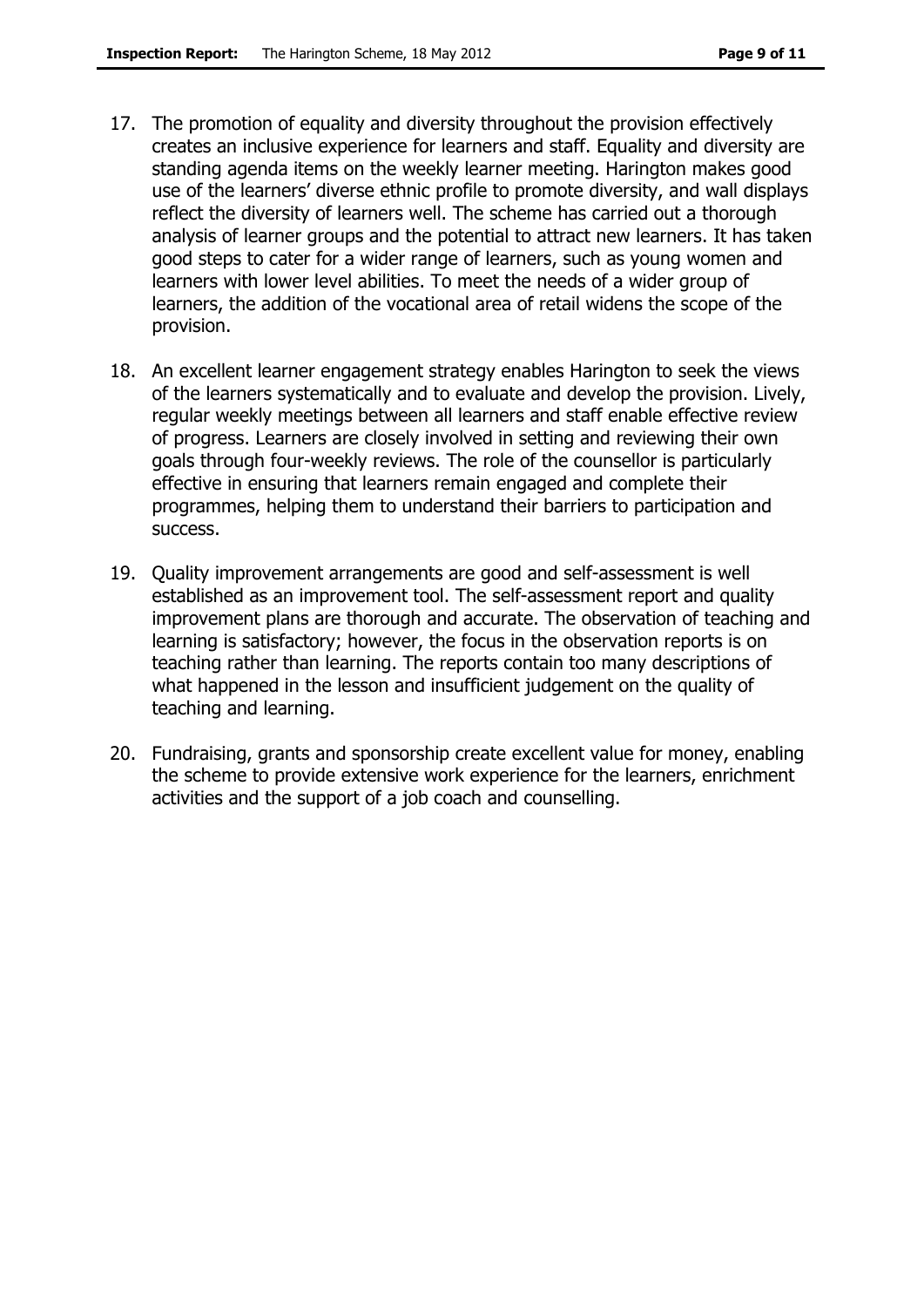# **Information about the inspection**

- 21. One of Her Majesty's Inspectors (HMI) and two additional inspectors, assisted by the scheme manager, as nominee, carried out the inspection. Inspectors also took account of the provider's most recent self-assessment report and development plans, comments from the funding body, the previous inspection report and data on learners and their achievement over the period since the previous inspection.
- 22. Inspectors used group and individual interviews and emails to gain the views of learners and partners. They also looked at questionnaires learners and partners had recently completed for the provider. They observed learning sessions, assessments and progress reviews. Inspectors collected evidence from programmes in each of the subject areas the provider offers.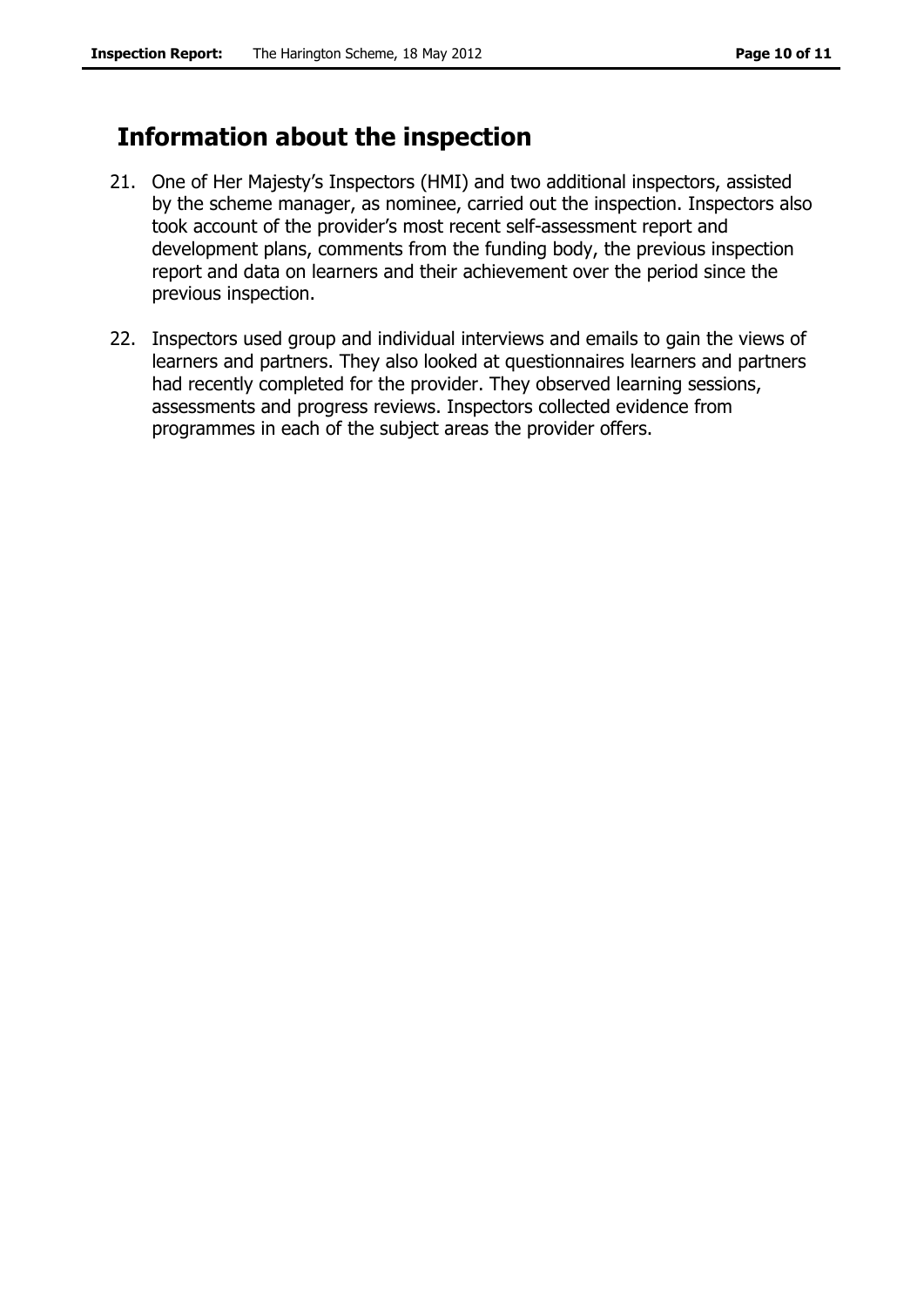### **Record of Main Findings (RMF)**

#### **The Harington Scheme**

**Learning types: 14 – 16:** Young apprenticeships; Diplomas; **16-18 Learner responsive:** FE full- and part-time courses, Foundation learning tier, including Entry to Employment; **19+ responsive:** FE full- and part-time courses; **Employer responsive:** Train to Gain, apprenticeships

| Grades using the 4 point scale<br>1: Outstanding;<br>2: Good;<br>3: Satisfactory;<br>4: Inadequate                                  | Dverall                 | responsive<br>LDD<br>Learner<br>16-18 | responsive<br>LDD<br>Learner<br>$19+$ |
|-------------------------------------------------------------------------------------------------------------------------------------|-------------------------|---------------------------------------|---------------------------------------|
| Approximate number of enrolled learners                                                                                             | 29                      | 12                                    | 17                                    |
| <b>Full-time learners</b>                                                                                                           |                         |                                       |                                       |
| <b>Overall effectiveness</b>                                                                                                        | $\overline{\mathbf{z}}$ | $\overline{\mathbf{z}}$               | $\overline{2}$                        |
| <b>Capacity to improve</b>                                                                                                          | 2                       |                                       |                                       |
|                                                                                                                                     |                         |                                       |                                       |
| <b>Outcomes for learners</b>                                                                                                        | 1                       | 1                                     | 1                                     |
| How well do learners achieve and enjoy their learning?                                                                              | 1                       |                                       |                                       |
| How well do learners attain their learning goals?                                                                                   | 1                       |                                       |                                       |
| How well do learners progress?                                                                                                      | $\mathbf{1}$            |                                       |                                       |
| How well do learners improve their economic and social well-being through<br>learning and development?                              | $\mathbf{1}$            |                                       |                                       |
| How safe do learners feel?                                                                                                          | 2                       |                                       |                                       |
| Are learners able to make informed choices about their own health and well<br>being?*                                               | 2                       |                                       |                                       |
| How well do learners make a positive contribution to the community?*                                                                | 2                       |                                       |                                       |
| <b>Quality of provision</b>                                                                                                         | $\overline{2}$          | $\overline{\mathbf{z}}$               | $\overline{\mathbf{2}}$               |
| How effectively do teaching, training and assessment support learning and<br>development?                                           | 2                       |                                       |                                       |
| How effectively does the provision meet the needs and interests of users?                                                           | $\mathbf{1}$            |                                       |                                       |
| How well partnerships with schools, employers, community groups and<br>others lead to benefits for learners?                        | 2                       |                                       |                                       |
| How effective are the care, guidance and support learners receive in helping<br>them to achieve?                                    | $\mathbf{1}$            |                                       |                                       |
| <b>Leadership and management</b>                                                                                                    | $\overline{2}$          | $\overline{\mathbf{2}}$               | $\overline{2}$                        |
| How effectively do leaders and managers raise expectations and promote<br>ambition throughout the organisation?                     | $\mathbf{1}$            |                                       |                                       |
| How effectively do governors and supervisory bodies provide leadership,<br>direction and challenge?*                                | 2                       |                                       |                                       |
| How effectively does the provider promote the safeguarding of learners?                                                             | 2                       |                                       |                                       |
| How effectively does the provider actively promote equality and diversity,<br>tackle discrimination and narrow the achievement gap? | 2                       |                                       |                                       |
| How effectively does the provider engage with users to support and promote<br>improvement?                                          | 1                       |                                       |                                       |
| How effectively does self-assessment improve the quality of the provision<br>and outcomes for learners?                             | 2                       |                                       |                                       |
| How efficiently and effectively does the provider use its available resources<br>to secure value for money?                         | 1                       |                                       |                                       |

\*where applicable to the type of provision